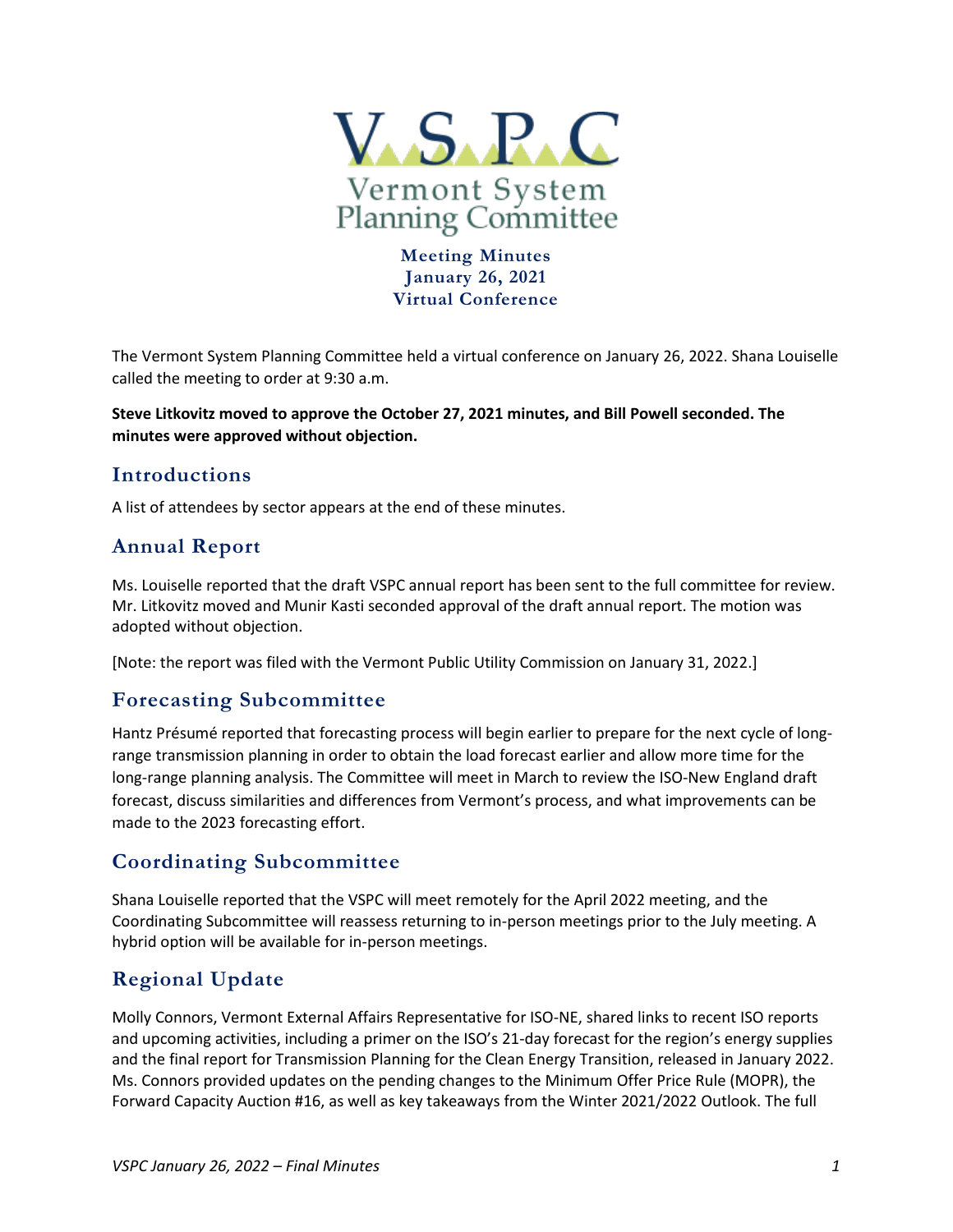presentation is available on the VSPC websit[e here.](https://www.vermontspc.com/library/document/download/7454/January_26_2022_VSPC_ISO_NE_Update.pdf)

# **Presentation: Winter Reliability Emergency Planning**

Jason Pew, Director of Operations at VELCO, provided a presentation on the energy emergency event that took place in Texas in 2021, regional actions taken as a result of the event, and how Vermont and New England are preparing for a similar energy emergency due to lack of adequate natural gas.

ISO-New England engaged with New England control centers to ensure emergency load shedding plans were in place to perform rolling outages (i.e. feeder rotations). Mr. Pew reported that VELCO and the Vermont distribution utilities formed a group called the Vermont Utility Winter Preparedness Task Force to ensure emergency plans are in place and ready to implement should an energy emergency event take place. The Task Force's purpose is to maintain awareness of the ISO-NE 21-day Energy Assessment Forecast and Report, coordinate utility plans to accomplish a multi-day load shed event to include load served by utilities without a staffed control center, and to coordinate load shed plans with identified critical loads.

In addition, ISO-New England created a working group comprised of operations and communication representatives from each New England's transmission owner to coordinate a tabletop exercise demonstrating the expected actions during an Energy Emergency, and develop a communications plan that will coordinate the necessary and effective communication to all the stakeholders and the public before, during, and after an energy emergency. The tabletop exercise will take place in fall 2022.

Mr. Pew's full presentation can be viewed [here.](https://www.vermontspc.com/library/document/download/7455/VSPC%20Energy%20Emergency%2020220125.pdf)

### **Electric Sector Grid Modernization Investment Proposal**

Rebecca Towne, Vermont Electric Cooperative CEO, provided an overview of the Vermont Utility Infrastructure Investment proposal highlighting priority investment areas to help achieve Vermont's renewable and climate-driven goals. Ms. Towne reviewed the four categories within the proposal including reliability and resilience, grid modernization, energy transformation equity and distributed generation integration. Reliability and resilience investments includes strategic relocation and upgrade of distribution infrastructure, vegetation management and apprenticeship and training; grid modernization investments include advanced metering infrastructure, flexible load and distributed energy management systems, distribution automation, and energy storage; energy transformation equity investments includes electrification make-ready for all homes and businesses; and lastly distributed generation integration investments include upgrades to substations and transmission capacity across Vermont to unlock more renewable generation. Ms. Towne concluded the overview by sharing that the utilities will continue to refine the proposal and bring greater clarity to the request, identifying each utility's priorities, and how the request will align with ARPA funding. The full presentation can be viewed [here.](https://www.vermontspc.com/library/document/download/7456/VSPC%20Utility%20Infrastructure%20Investment%20Proposals.pdf)

## **Policy and Project Updates**

• **PUC Rule 5.500 draft rule:** The PUC opened a proceeding in 2019 to review the PUC Interconnection Rule 5.500 that governs interconnection procedures for electric generation resources. In December 2021, the PUC issued the draft rule with proposed changes. In addition, the PUC is seeking comments on several topics, including the PUC's proposal to allow the Commission to adopt by order standards for communication protocols. The VSPC has been identified as a potential stakeholder group that would be invited to form a working group to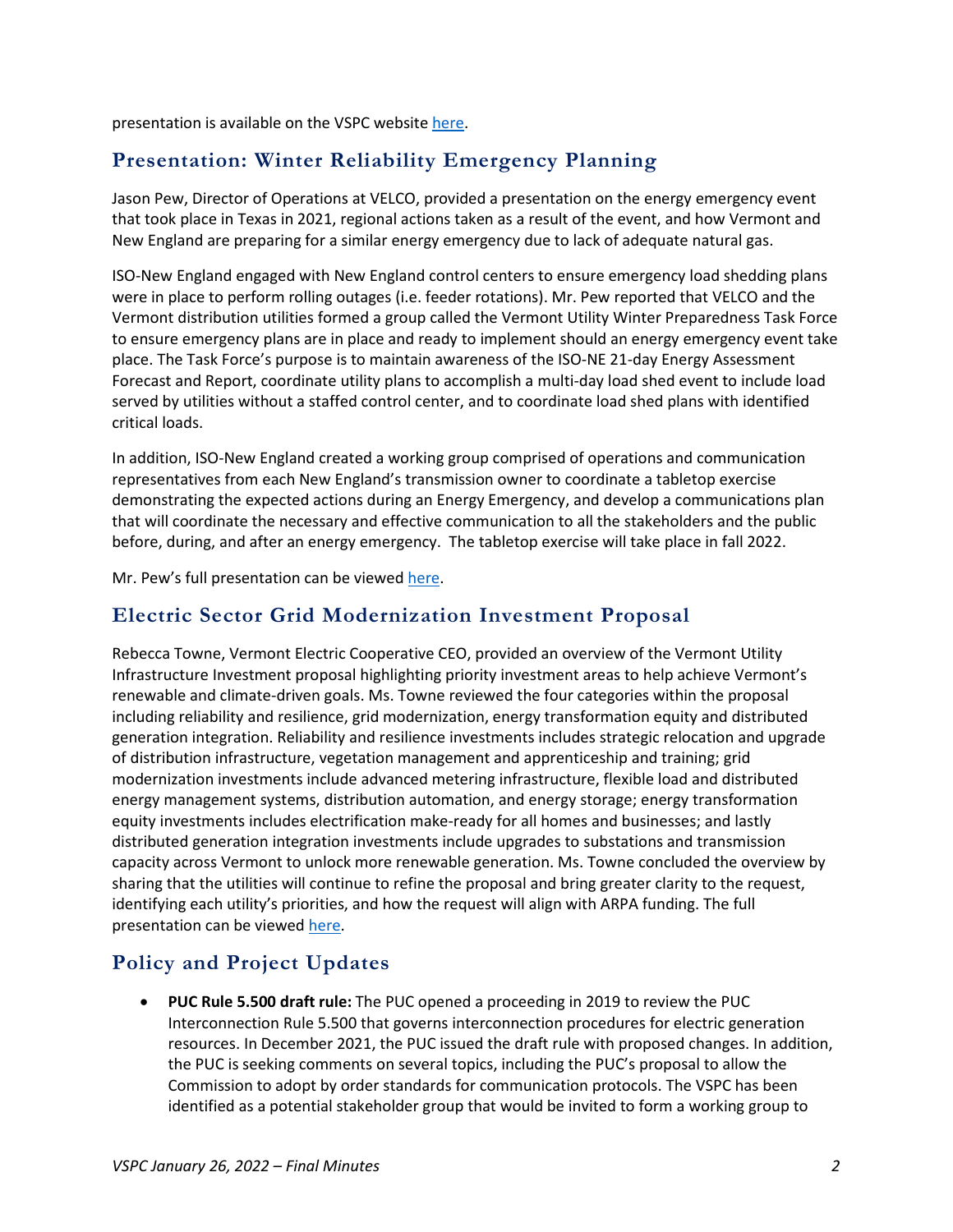develop the recommended standards for communication protocols and then share with the PUC for further public process. Comments are due February 11.

- **PUC Energy Storage Rulemaking:** The PUC held two workshops in January on the storage rule in to discuss siting criteria and aggregation of storage resources. Pursuant to Act 54, the PUC has a deadline to put forward a storage rule by March 15, 2022.
- **VT Comprehensive Energy Plan:** The Vermont Comprehensive Energy Plan is complete following the public input process at the end of 2021. The final plan is available [here.](https://publicservice.vermont.gov/content/2022-plan#:%7E:text=The%20Comprehensive%20Energy%20Plan%20is,later%20than%20January%2015%2C%202022.)